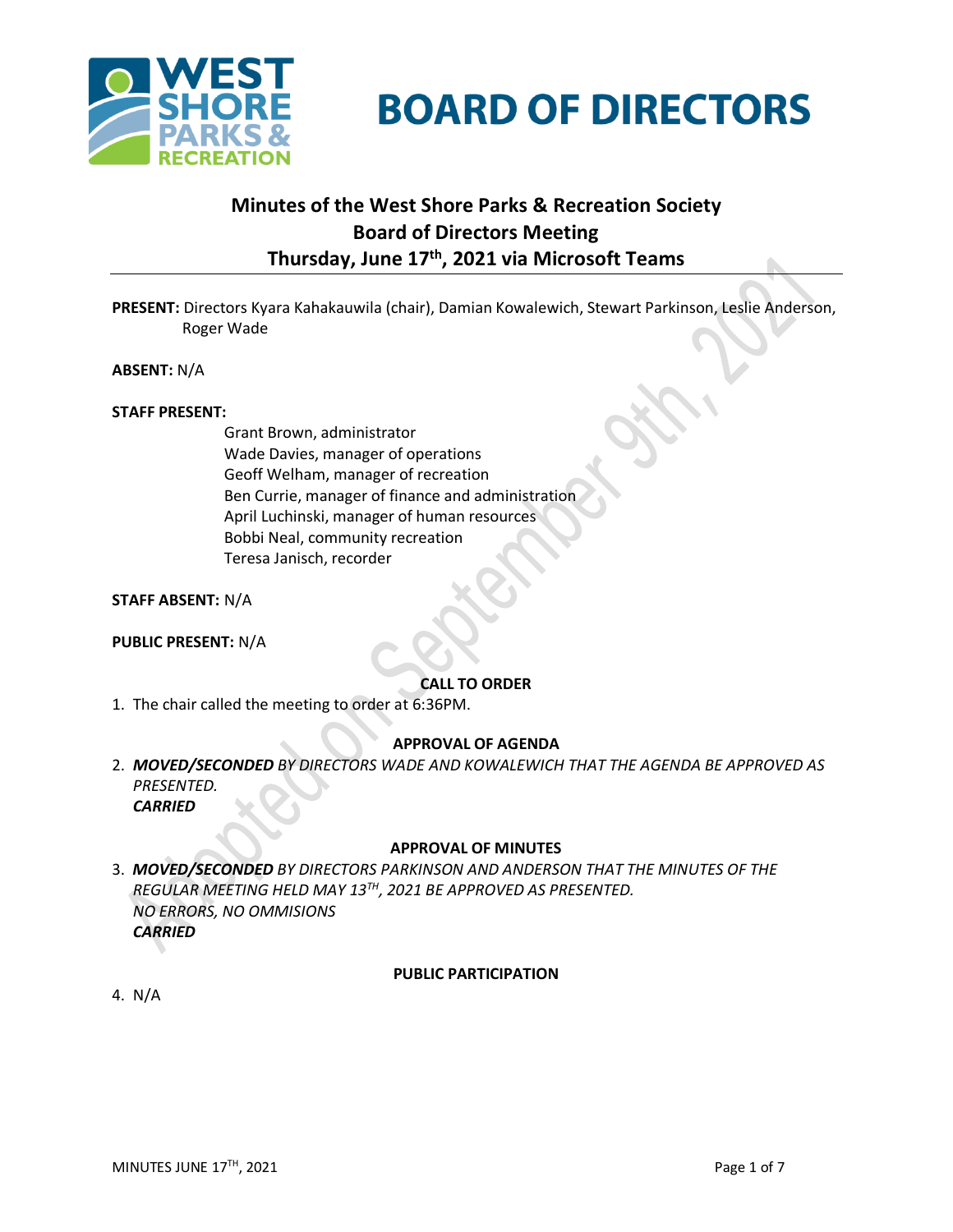**CHAIR'S REMARKS**

5. N/A

#### **STANDING COMMITTEES**

6. N/A

#### **OLD BUSINESS**

7. N/A

#### **NEW BUSINESS**

#### 8. **a) Strategic Plan (additional information) – Inclusion and Diversity**

*Director Damian Kowalewich highlighted the following:*

- $\triangleright$  Recently at WSPR, an occurrence involving patrons took place that caused us to reflect on our current and past practices surrounding Diversity, Equity and Inclusion (DEI).
- $\triangleright$  DEI is an important topic and board members should endeavour to include it in the Strategic Plan (2021-2025).
- $\triangleright$  After conversations and communication with CAO Brown, it was revealed that staff had engaged in an extensive amount of DEI work, however, there are opportunities for updating some.
- Damian discussed previous and ongoing DEI initiatives by WSPR:

Existing summary:

- Front line and supervisory staff received diversity training through Ambit Gender Diversity Consulting in May and December 2018.
- Inclusion Committee and staff policy established in 2018.
- Inclusion committee reports monthly at our department head meetings.
- Inclusion Support worker to work with care programs started in 2019.
- Our Community Development programmer sits on two regional inclusion committees.

- As for our website, an inclusion page has been in the works for quite some time but as we are rebuilding a new website, we decided to hold off on including content to the current site and include a more completed concept on the redesigned site.

- We have planned an inclusion section that will house information that includes the financial support we have available like LIFE and the Leisure Access Pass, as well as funding programs like KidSport and Jumpstart. It will also include information on accessibility within our facilities and the equity and diversity that we support.

It was decided that a workshop would occur in July with board members to discuss the current state of DEI within WSPR and come up with the next steps.

#### **b) 2022 BC 55+ Games**

*Grant Brown, administrator highlighted the following:*

- $\triangleright$  The 2022 55+ BC Games Society (Society) has approached WSPR staff requesting venues to host a variety of events for the 2022 55+ BC Games that will be coming to the Greater Victoria area during September 13<sup>th</sup>-17<sup>th</sup>, 2022. It will bring others to the community.
- $\triangleright$  There is a financial impact of \$11,000 with this request.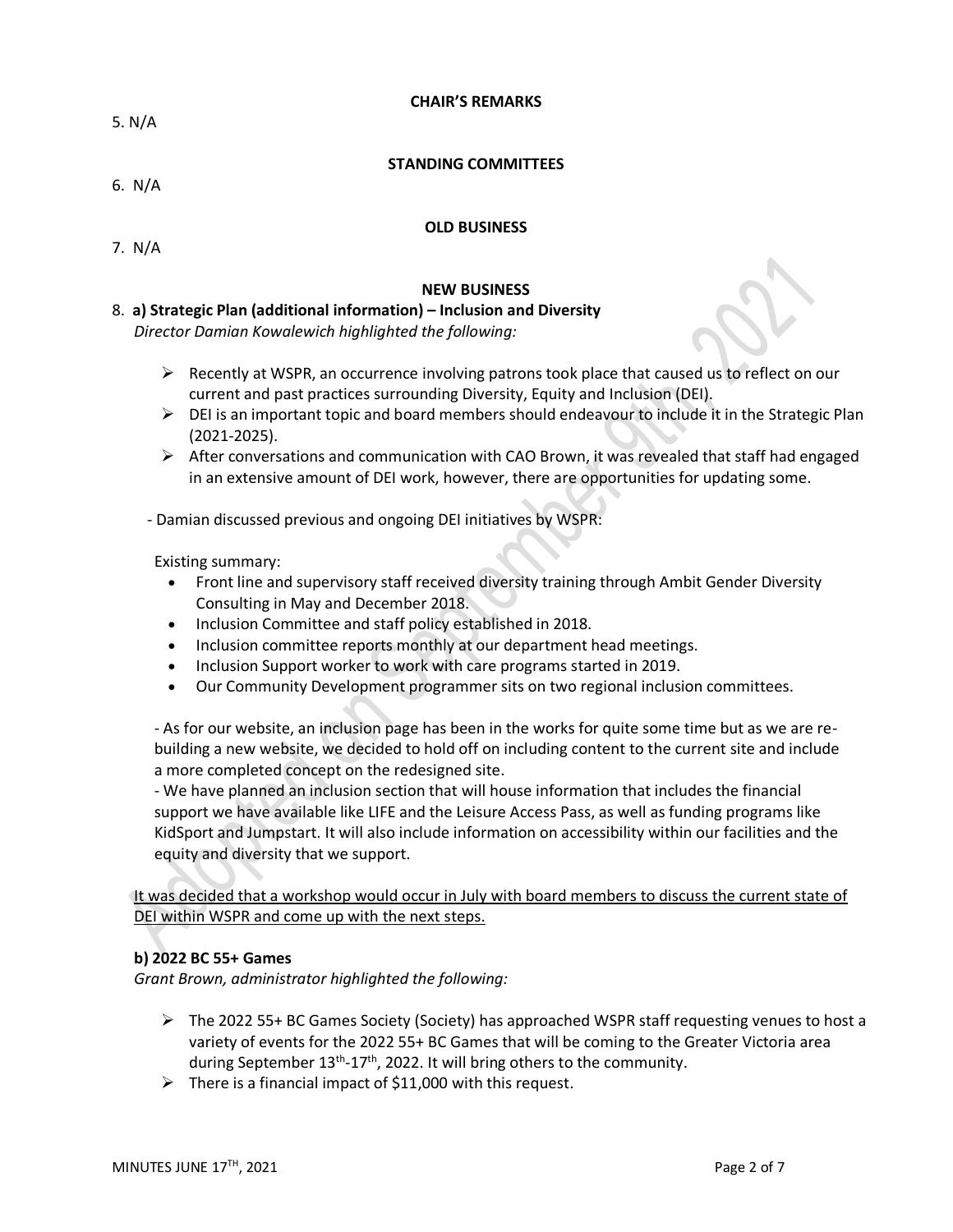$\triangleright$  The Society intends to approach each WSPRS member's council to request funding to cover the financial loss.

*MOVED/SECONDED BY DIRECTORS PARKINSON AND KOWALEWICH THAT THE BOARD OF DIRECTORS' DIRECT STAFF TO CONTINUE TO ENGAGE THE 55+ BC GAMES SOCIETY IN LOCATING POTENTIAL VENUES ON WSPR PROPERTY FOR THE PURPOSE OF HOSTING THE 2022 55+ BC GAMES ON SEPTEMBER 13TH -17TH, 2022 BE APPROVED AS PRESENTED. CARRIED*

*AND;*

*MOVED/SECONDED BY DIRECTORS PARKINSON AND KOWALEWICH THAT THE BOARD OF DIRECTORS SUPPORT THE 55+ BC GAMES SOCIETY'S REQUEST TO THE WSPRS MEMBERS TO FUND THE REVENUE LOSS DUE TO FACILITY CLOSURES THAT RESULT FROM HOSTING THE 2022 55+ BC GAMES ON SEPTEMBER 13TH -17TH, 2022 BE APPROVED AS PRESENTED. CARRIED*

#### **c) Library capital approval**

*Grant Brown, administrator highlighted the following:*

- ➢ WSPRS operates as the landlord of the JDF branch of the Greater Victoria Public Library (GVPL) and as such, maintains and repairs the major assets of the building.
- $\triangleright$  WSPRS holds the library capital works reserve funds where the monies sit but it wasn't in the budget. There are no budget implications for WSPRS.

*MOVED/SECONDED BY DIRECTORS PARKINSON AND ANDERSON THAT PAINTING OF THE EXTERIOR OF THE JDF LIBRARY BRANCH, AND USE OF THE LIBRARY CAPITAL WORKS RESERVE TO FUND THE PROJECT, BE APPROVED AS PRESENTED. CARRIED*

#### **BOBBI NEAL LEFT THE MEETING @ 6:58PM**

#### **FOR INFORMATION**

#### **9. a) JDF Arena Improvement Project**

*Wade Davies, manager of operations highlighted the following:*

- ➢ There is a meeting scheduled with the architects, the general contractor and Cascadia.
- Floor is completely cured and exactly level.
- Maintenance staff have been painting everything in and around the arena so that it is ready when the seats and boards arrive.

#### **b) JDF Childcare Centre Project**

*Geoff Welham, manager of recreation highlighted the following:*

 $\triangleright$  There are a couple of small delays but we don't expect them to affect our permit. Our timelines are tight and we're still planning on an occupancy permit from Colwood in time for our summer camps to go in.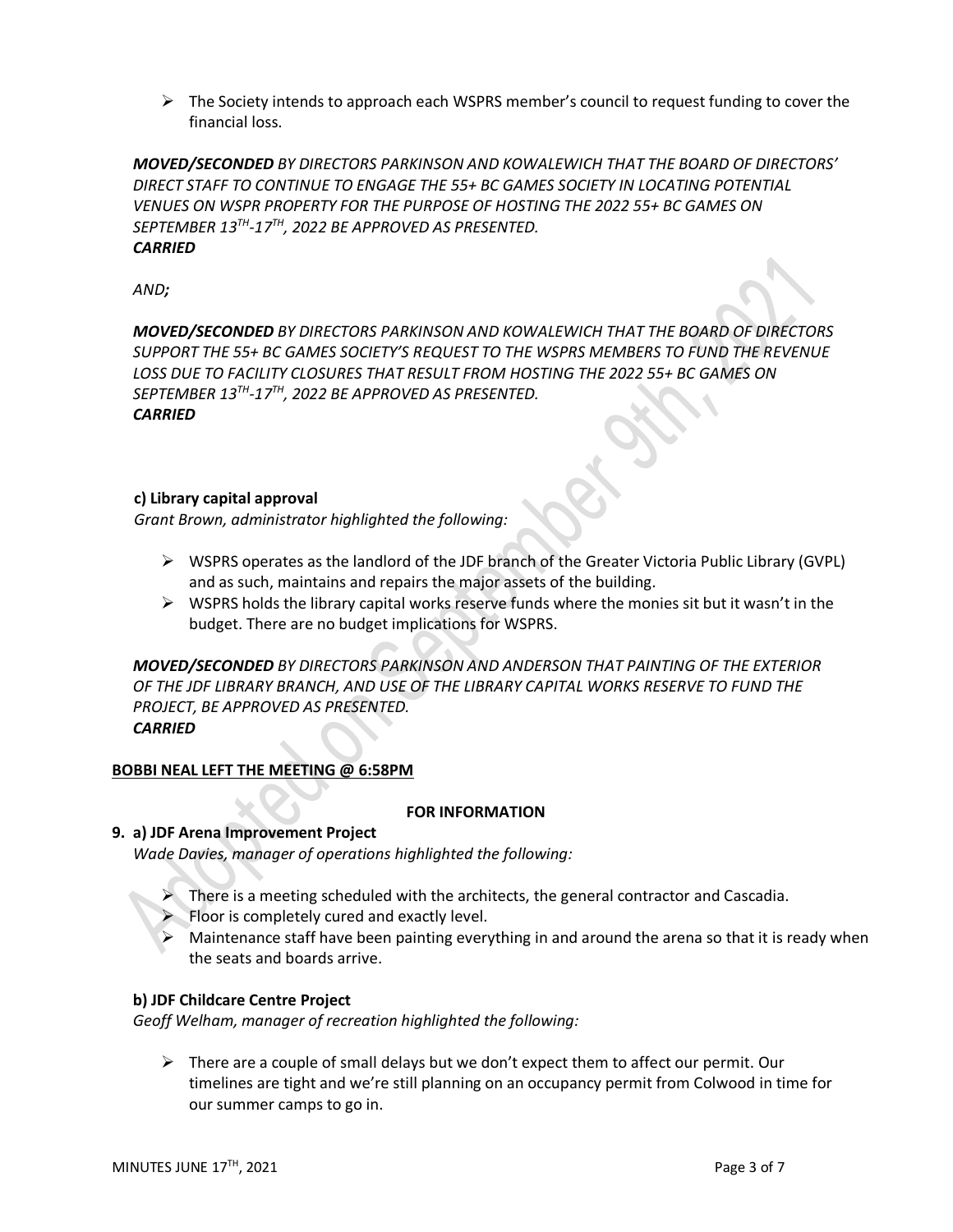- $\triangleright$  Majority of the finishing's are done; there is still a little bit of millwork left to do.
- $\triangleright$  An RFP has now been completed to upgrade the elevator for accessibility.

#### **c) Administrator's Report**

*Grant Brown, administrator highlighted the following:*

## **Administration/Human Resources**

The website upgrade project has started and staff are very pleased with the consultant's progress. The recreation software project continues to move forward as the building blocks of the system are configured. Both the JDF Arena and Childcare Centre projects are reaching completion and excitement is building for the return of these areas to operation.

The finance team has been working on operational priorities, filing, organization, and catching up on general ledger account reconciliations. The Asset Management Request for Proposal has been posted on BCBid and is open for submissions during the first part of June, with the selection of a consultant in the beginning of July. In addition, the process for revenue and expense tracking and budget forecasting process has been moved into teams for improved collaboration.

The finance team will continue to analyse and review the 2021 financials, provide support to the Intelli software migration and start planning and administrating the 2022 budget process.

Human Resources is still pushing ahead to streamline our orientation package which will then lead into our updated orientation program. Supervisor health and safety training was held and HR, along with the help of the H&S committee, will strategically assist departments in developing any missing pieces, or filling gaps in their processes.

The reintroduction of the WSPR core competency appraisal model took place with the goal of creating an easier, more streamlined process for employee reviews moving forward. Two wellness sessions were held for staff with presenter, Sara Wegwitz, from Tailor Making Health. The recordings have been made available for staff to review at their convenience. A further two sessions are scheduled in June and July.

WSPR has successfully been awarded a Youth Employment Experience grant from the Canadian Parks & Recreation Association (CPRA). These funds allow WSPR to employ youth in the parks & recreation field, providing career related experience with internal and external customer service and community and team building opportunities. A WSPR mentor will work with the youth and provide formal on the job training in areas of customer service, child protection, behaviour management and health and safety policy and procedures.

## **Operations**

#### **Maintenance**

With the decommissioning of the curling rink, the dual-purpose chiller is no longer required, thus the curling side of the chiller was isolated into a smaller closed loop with its own small expansion tank. A new regulation from Technical Safety BC requires that the brine systems have dedicated relief valves, so these were added to both this new small loop and the JDF arena side as well.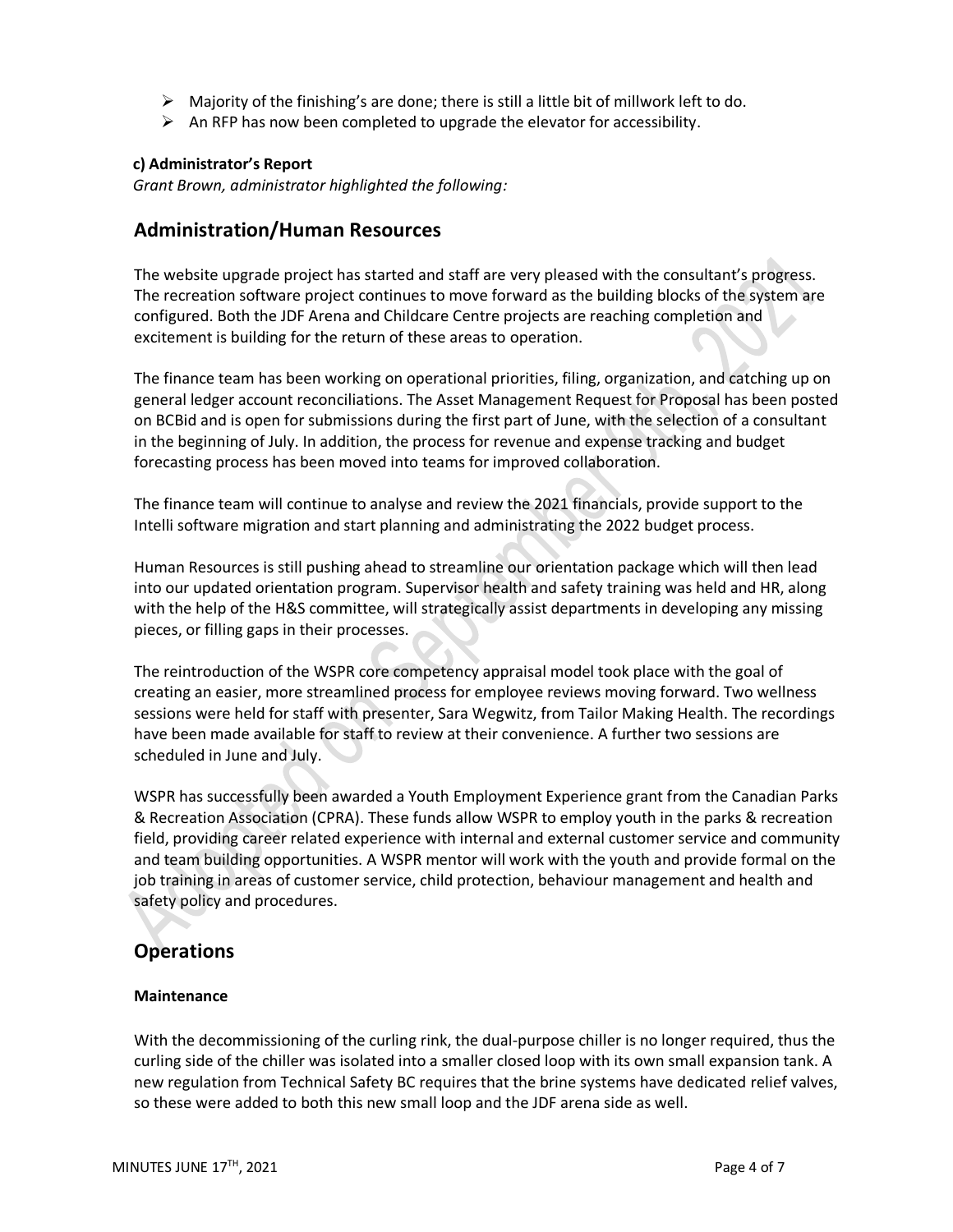The JDF arena entrance is receiving an update to accommodate the reopening of the arena. The walls were painted, ceiling refinished, asphalt pressure washed, and a new Zamboni bay door is on its way. The Centennial Centre roof has been scheduled for replacement in August and the windows above the JDF administration offices have been scheduled as well.

The JDF arena cooling tower supply line was replaced as it needed to be moved to accommodate renovations in the refrigeration plant room. The new line was insulated and wrapped with heat trace to prevent freezing. The JDF arena compressor cooling system was upgraded with a more reliable pump and some new piping. The JDF arena brine heat exchanger was due for replacement last year. The unit was purchased, however, was not installed completely until this month to help accommodate the plant room renovations. This heat exchanger is used to remove the ice at the end of each season.

#### **Parks**

The Par-3 greens have been verticut and are looking great. All tee boxes and fairways have been overseeded in two directions. Fields will be open early for limited use due to the light usage over the winter. The rugby poles on field 1 are going to be updated to make them removable, and fields 2-3 will see rugby poles installed.

### **Programs**

#### **Community Recreation**

The CR team held an afterschool care staff meeting on MS Teams on May  $17<sup>th</sup>$  which was well attended and received by 29 afterschool care staff. The focus of the team meeting was to review procedures, consistency between groups, licensing updates, scheduling communication and provide staff appreciation.

The children in the May Pro D Day camp were provided access to the pool for the first time since the provincial orders began and it was a great success! We are looking forward to taking the summer camps swimming once a week.

New signage has gone up at Centennial Centre that is visible from Goldstream Avenue. This includes a large building sign and a folding sign secured to a tree that promotes Centennial Centre as an arts and culture facility that includes programming such as pottery, arts, and dance. With the recent changes to the health order, adult pottery classes have resumed, and attendance has been great!

Community initiatives that staff have been actively a part of in May, included…

HARP – Health and Recreation Partnership Committee – senior management representatives planning the launch of the following intermunicipal programs:

NEAT Program – Neighbours Engaging in Activities Together – health promotion program aims to reduce social isolation among seniors. This program, offered in partnership with Island Health, is now being brought to the Westshore in partnership with M'akola Housing to be implemented in cycle 3 (summer/fall).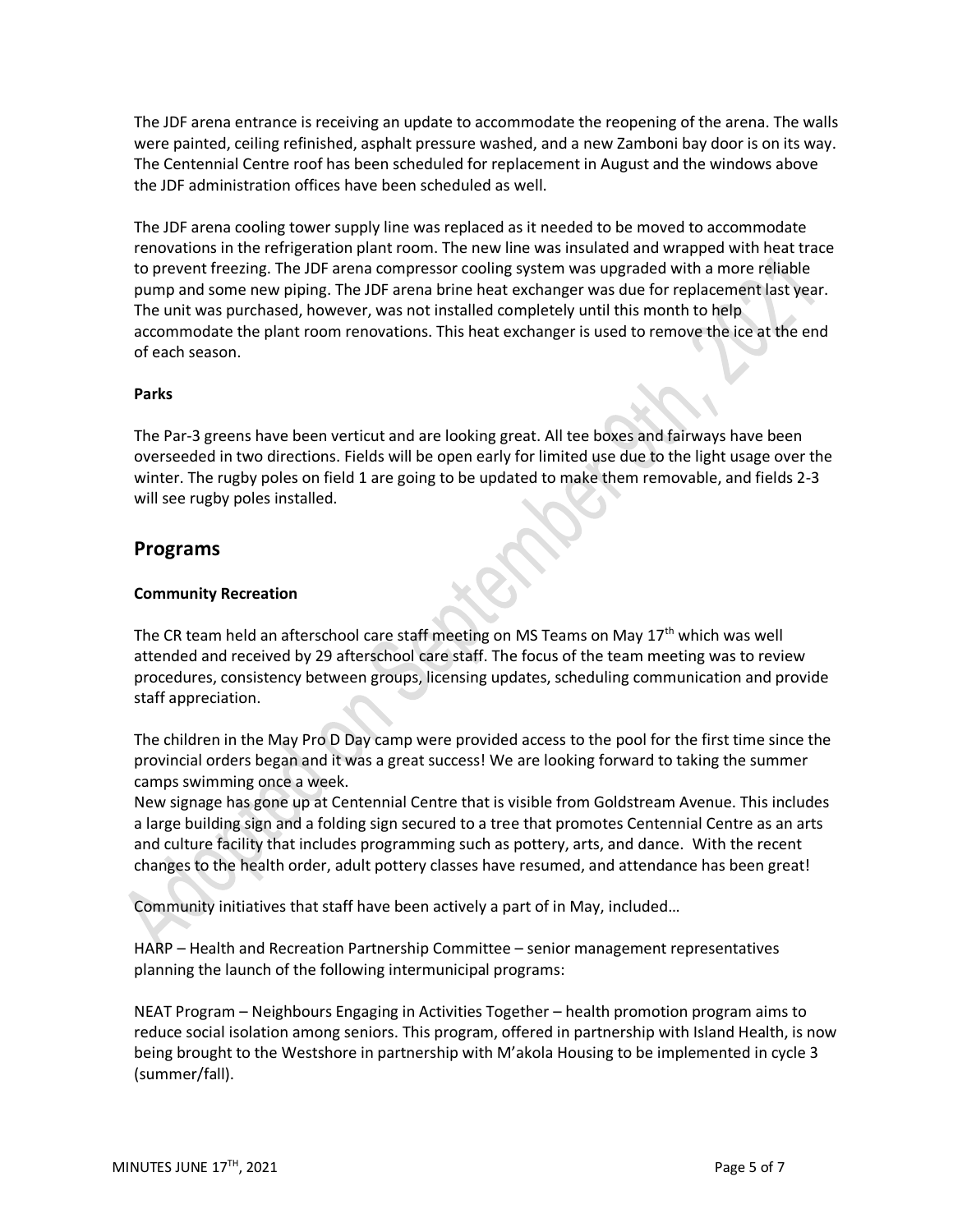ACTS Program – Actively Connecting Together Safely – online seniors' program that develops seniors' competencies with their iPad and tablets, teaches internet safety, online recreation and wellness programs, social media, and games.

IACDI – Intermunicipal Advisory Committee on Disability Issues – parking presentation resulted in WSPR's accessible parking upgrades that are now in alignment with accessibility standards. This occurred due to the changes in the upper parking lot at the front of the JDF recreation centre as we prepare for the instalment of the childcare centre playground.

Coming up in June, WSPR staff have partnered with the National Indigenous Peoples Day & Month Planning Committee to host the registrations for events occurring throughout the month. In addition to celebrating Pride month, the summer StoryWalk Wednesdays will kick off on June 30<sup>th</sup> with "Julian is a Mermaid" by Jessica Love.

#### **Aquatics, Fitness and Weights**

With the recent changes to the health order, all low intensity classes that were impacted by the circuit breaker will resume on Monday, May 31 $st$  as programmed.

Planning is well underway for summer swimming lessons and aquatic leadership programs. The safe return of aquatic leadership programs such as Bronze Cross and National Lifeguard have taken a great deal of planning to ensure participant safety. These programs require practice of person-toperson rescues and first aid techniques, and ample pool space to allow physical distancing. Registration for these programs opens in early June and we anticipate high demand after the lengthy suspension of the programs due to the pandemic.

For the first time, the aquatics department applied for, and was successful, in obtaining Canada Summer Jobs grant funding. This funding allows the addition of a "fun leader" to all family swims Monday-Sunday. The fun leader will operate the waterslide and rope swing features for the first time since the pool re-opened in January 2021. This funding will also allow WSPR summer camps to access a camp only swim time, which is a popular and sought-after part of the summer camp experience. An additional 4 staff will be recalled for summer work in the pool to facilitate the expansion of weekday swim times. Staff must recertify all required awards, perform a rescue-ready physical assessment, and attend a 5-hour Covid-19 health & safety orientation prior to returning to work.

#### **Sports**

The arena staff have continued to adjust to the ever-changing results of the COVID-19 restrictions. The latest of these being the Western Lacrosse Association cancelling their 2021 season. This led to the decision to keep the ice in at The Q Centre Arena, resulting in an ice maintenance savings of \$12,000 as well as the ability to offer spring ice rentals. With other lacrosse club seasons remaining uncertain, the WSPR outdoor lacrosse box can accommodate their needs and has connected minor lacrosse with other facilities if more is required. Once the JDF arena floor project is complete, WSPR will be able to meet dry floor rental needs for the summer.

Spring and summer sport registrations are going very well. Grand slam tennis and golf camp already has a 38-child waitlist. Tennis programs have started and registration is strong. This is a new program that was not previously offered.